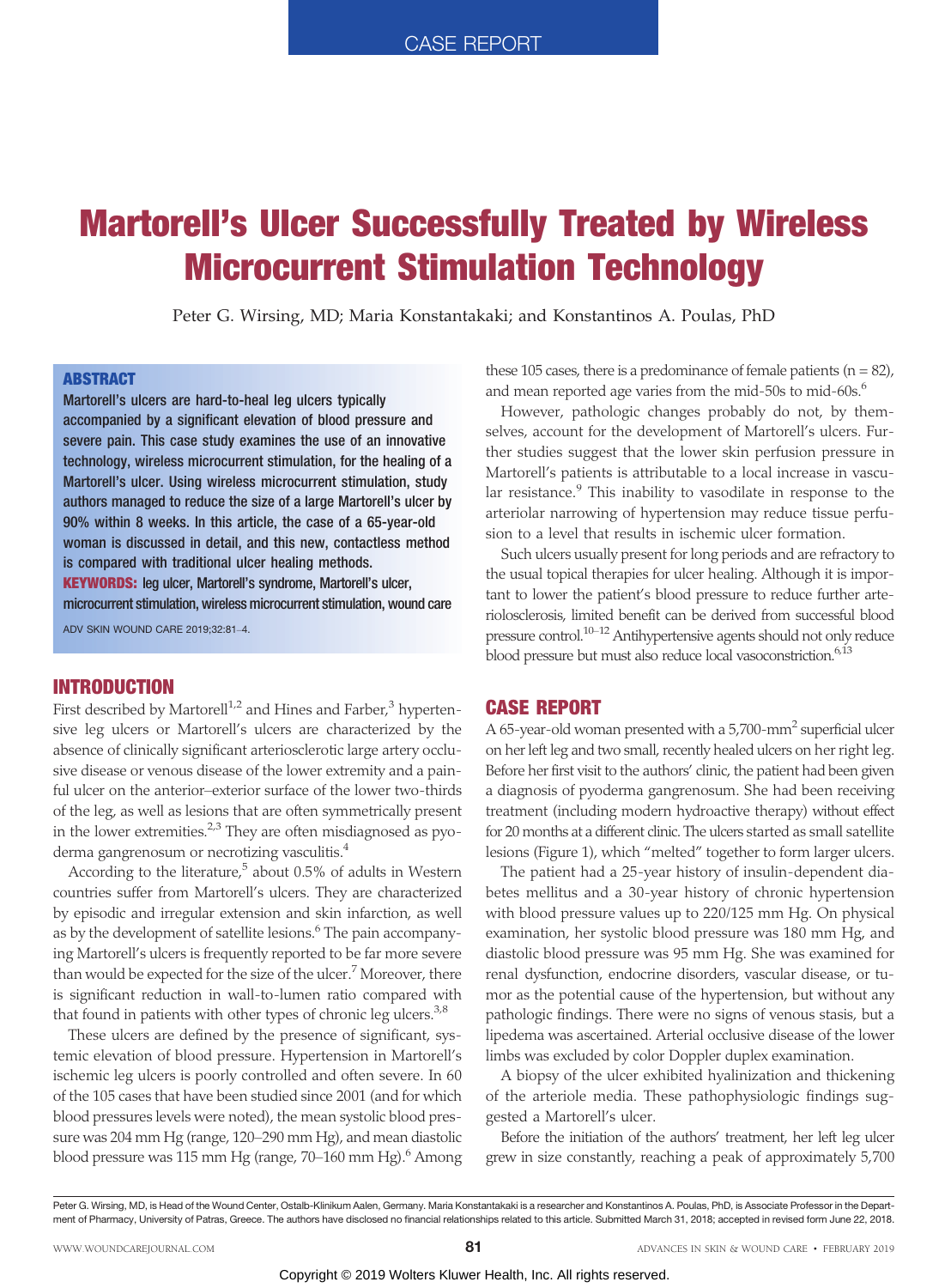## Figure 1. LOWER LEFT LEG 4 MONTHS BEFORE TREATMENT



mm<sup>2</sup> (Figure 2). When the treatment began, the wound was 5,680 mm2 with telltale satellite lesions but without peroneus longus tendon exposure (Figure 3).

At the beginning of treatment, the patient self-reported her pain using the visual analog scale (VAS;  $1 =$  no pain,  $10 =$  extremely painful) as an 8. After being prescribed opioids, her VAS reached 4.

# WIRELESS MICROCURRENT STIMULATION THERAPY

Figure 2.

Wireless microcurrent stimulation (WMCS) therapy is a new method that uses the current-carrying capacity of charged air gas (based on the ability of nitrogen and oxygen to accept or

# Figure 3. LOWER LEFT LEG AT TREATMENT START



donate electrons) to reinitiate or accelerate the healing process. The use of this technology for the healing of hard-to-heal wounds has been described elsewhere.<sup>14-16</sup>

For this patient, the WMCS W200 device (Wetling Health, Allerød, Denmark) was used. The patient consented to this treatment and signed an informed consent form to receive 1 hour of WMCS therapy 3 days a week (Monday, Wednesday, and Friday) on her left leg (Figure 3).

Her hypertension was treated with antihypertensive and antidiuretic medication (furosemide and valsartan), and her diastolic blood pressure stabilized to 80 mm Hg. After 4 weeks of



The graph indicates the Martorell's ulcer size of our patient in mm<sup>2</sup> over the treatment course. Day  $0 =$  start of treatment; day  $56 =$  end of treatment.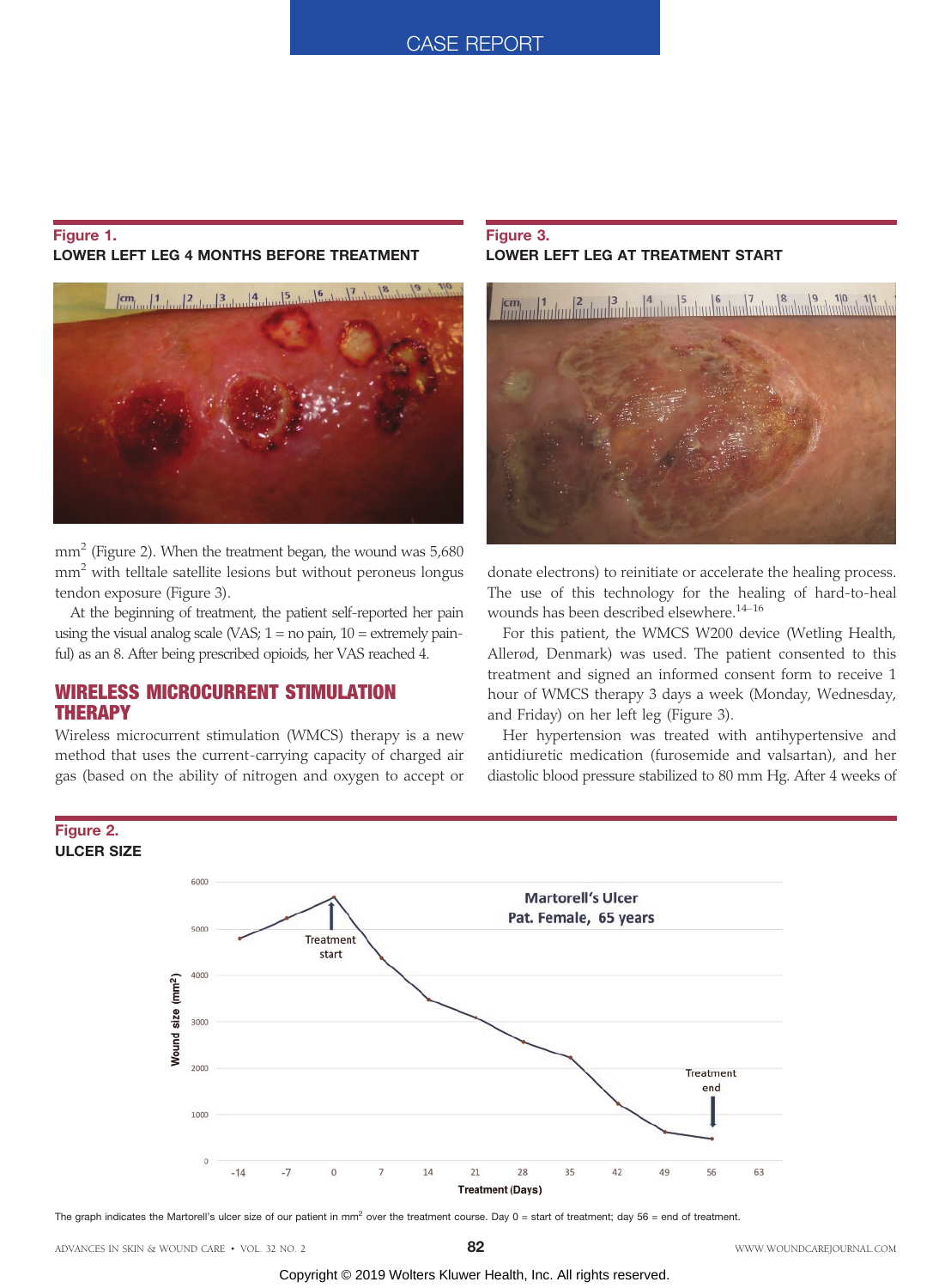treatment with WMCS, the size of her Martorell's ulcer reduced from 5,680 mm $^2$  to 2,560 mm $^2$ , and the sizes of the satellite lesions were reduced as well (Figure 2). Following 8 weeks of treatment with WMCS, the size of the Martorell's ulcer further reduced to  $480$  mm<sup>2</sup> (Figure 2), and the satellite lesions were healed (Figure 4). Two weeks after WMCS use, the patient's self-reported VAS score reached 0, and opioids were discontinued.

## **DISCUSSION**

Of the 900 cases of Martorell's ulcer that have been reported, only 23 relevant articles were identified by Vuerstaek et al, $^{17}$ in which 615 cases of Martorell's ulcers are described. This patient presented with the main clinical characteristics of Martorell's ulcer, such as chronic hypertension, the absence of clinically significant arteriosclerotic large artery occlusive disease, and the presence of satellite lesions. In addition, several other criteria such as (1) the location of ulcer on the anterolateral part of the lower legs, (2) the lack of chronic venous insufficiency, and (3) strong, increasing pain levels were also described by this patient.<sup>1</sup>

This patient had been suffering from chronic hypertension for 30 years. Before the application of the WMCS technology, she was treated with an antihypertensive agent, among other therapies, to reduce and stabilize her diastolic blood pressure. Moreover, this patient's ulcers had been present for approximately 20 months, and there was no response to topical treatments for ulcer healing, whereas enlargement of the ulcer was observed just before the initiation of WMCS therapy. Characteristic

## Figure 4. LOWER LEFT LEG AFTER 8 WEEKS' TREATMENT



satellite lesions appeared (Figure 1) and progressively reduced in size (Figure 2).

Although the clinical appearance of Martorell's ulcers tends to be consistent, the ulcers' physiology can be very similar to the livid, elevated edges of a pyoderma gangrenosum ulcer.<sup>15</sup> Given a deep ulcer, it may be even more difficult to differentiate between the two; histopathology is required.17 However, in this case, the ulcer was superficial so the distinction was easier. Further, a better distinction was made based on several important pathophysiologic findings such as (1) the exclusion of arterial occlusive disease of the lower limbs and (2) the hyalinization and thickening of the arteriole media. These findings were supported by the results of the biopsy.

The usual methods of treating Martorell's ulcer are (1) surgical treatments that involve the debridement of devitalized tissue with second intention closure, (2) skin grafting, and (3) lumbar sympathectomy. Surgical treatment, in combination with anticoagulation, is the mainstay for invasive treatment of Martorell's ulcer, and surgical closure of lesions greater than  $4 \text{ cm}^2$  is recommended.<sup>16,18</sup> Skin grafting is also a promising treatment strategy.<sup>19</sup> However, both of these methods are invasive, and neither is painfree. Lumbar sympathectomy aims to promote vasodilation, improve perfusion of the affected limb, and control pain; it is a relatively low-risk operation.<sup>20</sup>

However, reported results of these treatments are variable, ranging from complete recovery to little impact on healing. $21$ In this case, the WMCS technology proved to be an effective, lowrisk, pain-free noninvasive alternative to the usual methods of treatment.

Local wound care measures, such as hyperbaric oxygen therapy, have also been suggested for this condition, but there is no significant evidence in the literature to support its use.<sup>10</sup> Hyperbaric oxygen therapy promotes healing of chronic wounds, but its beneficial effect on Martorell's ulcer is not yet documented. In a recent pilot study, patients with Martorell's ulcer were treated with vacuum-assisted closure. However, this technique also needs further investigation.<sup>22</sup>

The current case report suggests that WMCS can be an effective method of local wound care for Martorell's ulcer. Overall, the outcomes of WMCS therapy included quick healing with no infections, positive effects seen only 1 week after starting treatment, a pain-free patient after 2 weeks, excellent tolerability with no adverse reactions, and easy application of the device.

## **CONCLUSIONS**

Based on the results of this case study, the authors suggest that an effective approach to the treatment of Martorell's ulcer is the combination of WMCS technology and antihypertensive agents. It would be useful to investigate the performance of